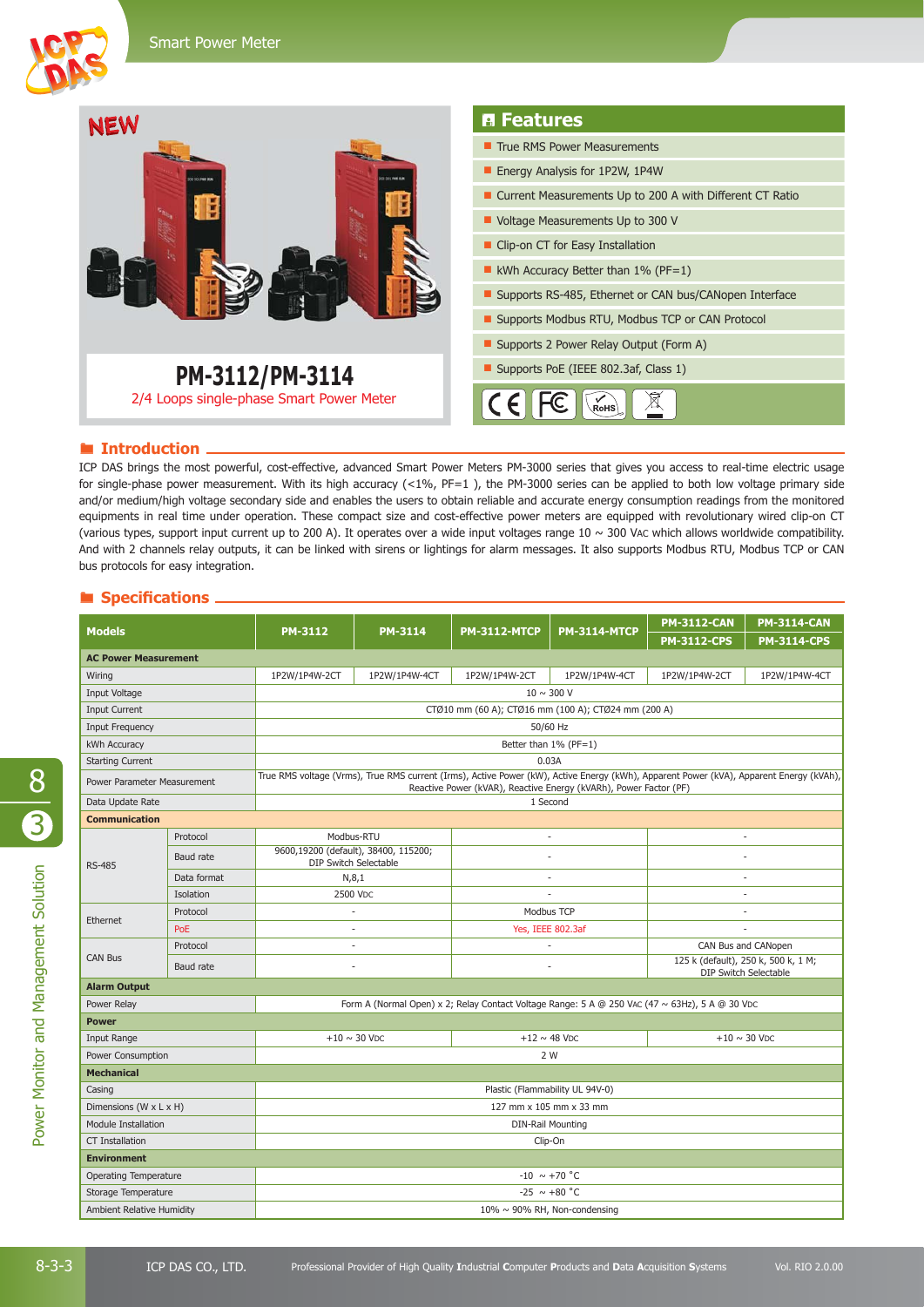

8

3

**CAN Bus Interface**

**CANopen Interface (Available soon)**

**PM-3112-160-MTCP** Modbus TCP; 2 loops single-phase Power Meter with 2 CTs (100 A) **PM-3112-240-MTCP** Modbus TCP; 2 loops single-phase Power Meter with 2 CTs (200 A)

**PM-3112-100-CAN** CAN Bus: 2 loops single-phase Power Meter with 2 CTs (60 A) **PM-3112-160-CAN** CAN Bus: 2 loops single-phase Power Meter with 2 CTs (100 A) **PM-3112-240-CAN** CAN Bus; 2 loops single-phase Power Meter with 2 CTs (200 A)

**PM-3112-100-CPS** CANopen; 2 loops single-phase Power Meter with 2 CTs (60 A) **PM-3112-160-CPS** CANopen; 2 loops single-phase Power Meter with 2 CTs (100 A) **PM-3112-240-CPS** CANopen; 2 loops single-phase Power Meter with 2 CTs (200 A)

**PM-3114-160-MTCP** Modbus TCP, 4 loops single-phase power meter (100 A) **PM-3114-240-MTCP** Modbus TCP, 4 loops single-phase power meter (200 A)

**PM-3114-100-CAN** CAN Bus, 4 loops single-phase power meter (60 A) **PM-3114-160-CAN** CAN Bus, 4 loops single-phase power meter (100 A) **PM-3114-240-CAN** CAN Bus, 4 loops single-phase power meter (200 A)

**PM-3114-100-CPS** CANOpen, 4 loops single-phase power meter (60 A) **PM-3114-160-CPS** CANOpen, 4 loops single-phase power meter (100 A) **PM-3114-240-CPS** CANOpen, 4 loops single-phase power meter (200 A)

**CAN Bus Interface (Available soon)**

**CANopen Interface (Available soon)**